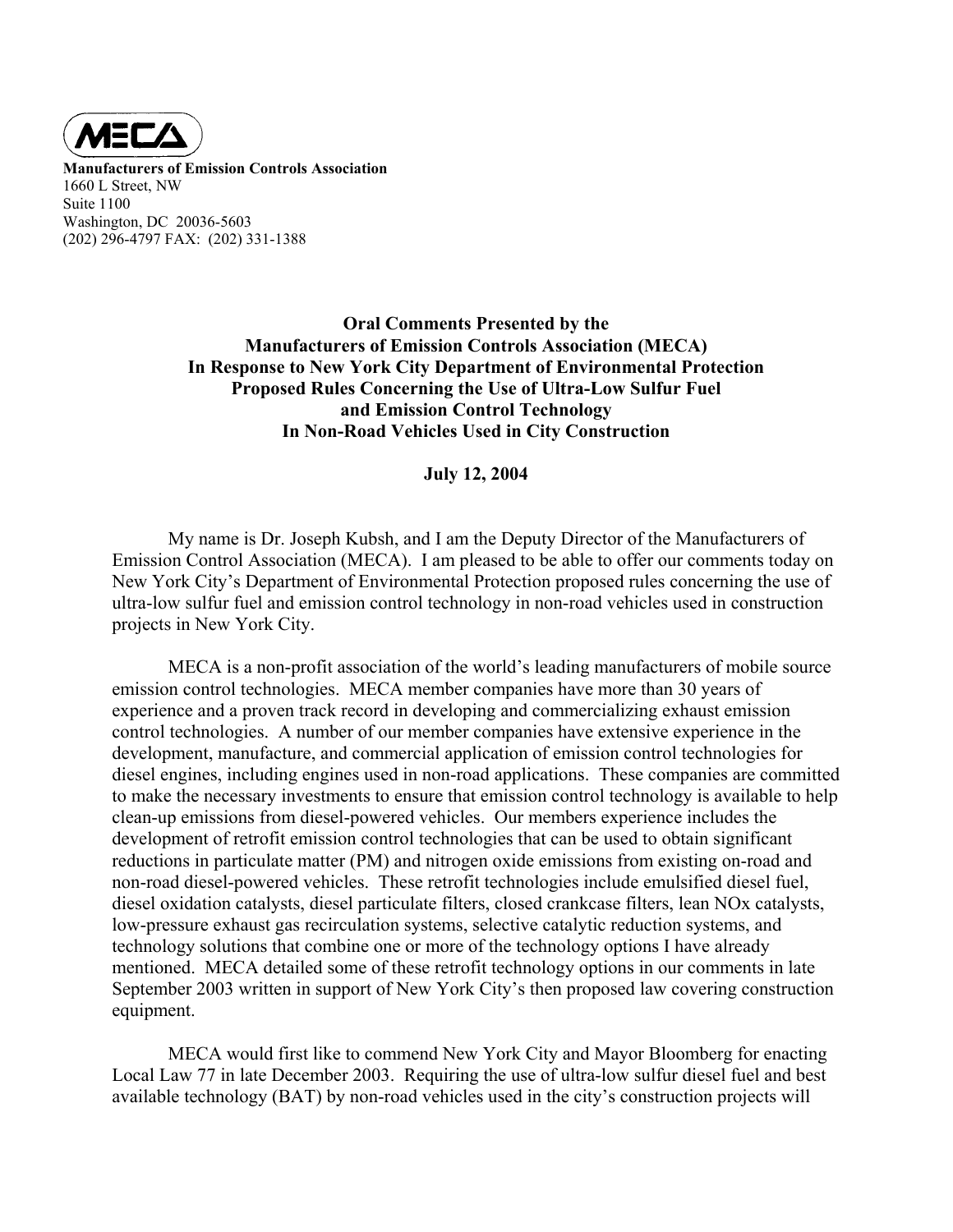result in significant improvements in air quality for the workers involved in future projects and for the citizens of New York City. This groundbreaking law will also serve as a model for other cities and states to use in developing similar mandatory requirements for the use of ultra-low sulfur diesel fuel and available retrofit emission control technologies in construction projects across the United States.

 The proposed rule that is open for comment today provides an important first step in defining best available technology for non-road vehicles used in New York City construction projects. MECA supports the provisions of Local Law 77 that seek to make use of technologies by New York City whose emission performance has been verified by either the California Air Resources Board or United States Environmental Protection Agency verification programs. These verification procedures define the emission reduction performance and ensure the durability of retrofit technologies options. Our members have already verified a number of retrofit technology options using these verification procedures. In many cases this first wave of verified products has focused on existing on-road diesel engine applications and these verified technologies are already being successfully used in transit fleets, school buses, and refuse hauler fleets in many regions of the United States including here in New York City. A few retrofit options for non-road applications have also been verified and, MECA expects additional technology options for non-road diesel engines to be verified in the near future. These options will include technologies that reduce particulate matter (PM), NOx, or both of these pollutants with a single system option. In some cases these available or soon to be verified options combine and integrate technologies to maximize their effectiveness on PM (e.g., combining a diesel oxidation catalyst with a closed crankcase filter) or reduce PM and NOx emissions simultaneously (e.g., lean NOx catalyst + diesel particulate filter or low-pressure EGR + diesel particulate filter). Local Rule 77 also provides the Commissioner with some flexibility to add unverified technologies to the BAT list provided they are appropriate and effective, although no specific process is identified for the determination of unverified technologies. MECA supports defining a determination process that is inclusive of all available, effective options in order to maximize options for effectively reducing emissions from in-use non-road vehicles.

The dynamic nature of retrofit technology development, verification, and real-world experience, especially with respect to non-road diesel engines, speaks to the need for a best available technology determination process that needs to be frequently reviewed and updated. Rule 77 calls for this list of best available technologies to be updated at least once every six months. MECA supports this frequent determination review process and recommends that this review process be also specifically included in the proposed rule under consideration today.

The wide range of existing non-road diesel engines and equipment and, the variable use patterns that these vehicles encounter in construction projects will necessitate a variety of retrofit BAT technology determinations. The proposed rule currently contains the first Specific Determination and General Determinations specifying BAT for non-road engines rated 50 to 200 horsepower and for non-road engines rated above 200 horsepower. The proposed rule also contains Alternate Determinations that specify BAT as the use of diesel oxidation catalysts in cases where the determined BAT is not technologically compatible and, designating as BAT, diesel particulate filters used with ultra-low sulfur diesel fuel designed for a given application but not yet verified. MECA supports this first wave of BAT determinations but recommends that